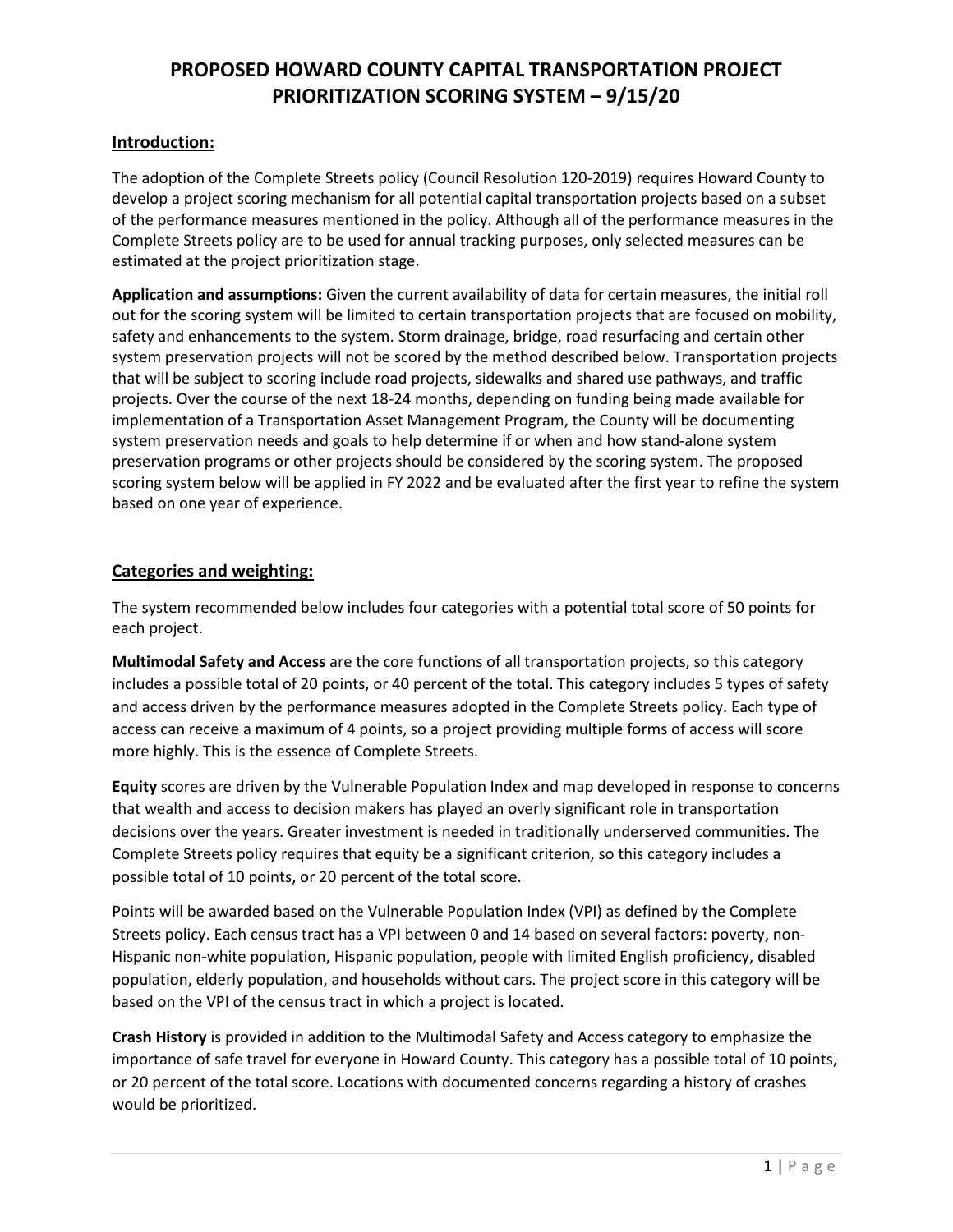**System Preservation/Maintenance** recognizes the significant transportation system preservation needs and the increased demands placed on departmental budgets when building and maintaining transportation projects. There are 10 possible points in this category, or 20 percent of the total score. To reiterate the points made above, this part of the scoring system is meant to capture the system preservation elements of projects that are not excluded during this stage of implementation. That is, if the project is not primarily a system preservation project, it will still get assessed by the scoring system. But generally, bridge projects, road resurfacing, and storm drainage projects will not be scored.

For future years (beyond FY 2022), the County needs to consider how to treat various levels of existing system preservation investment as part of a scoring matrix. For example, if the county has a overall goal to maintain certain items such as roads, signals, or crosswalks to certain standards, should a group or program of projects in these categories even be subjected to an overall scoring system if the level of investment in these projects is not achieving County goals related to asset management or system preservation?

**Bonus points:** Recognizing the importance of leveraging funding from non-County sources to minimize the burden on County taxpayers, up to 10 bonus points may be provided if cost sharing opportunities are available.

## **Application of Project Scores to Project Priority Levels**

Up to one third of the highest-scoring projects would be ranked as High Priority, up to one third as Medium Priority, and the remainder as Low Priority. Prior to ranking any projects, it is difficult to determine where the line (point score) is for these categories. There may be a need to have several projects shift between categories after scoring if there isn't a logical break between the high, medium, and low categories. Minor differences in points between projects are not intended to result in a project with, say, 35 points being prioritized over a project with 34 points unless the lower points cause the project to fall into a different priority range (e.g. High vs Medium).

## **Limits to Project Prioritization Scoring**

Just because a project ends up in a lower priority category does not mean it could not be funded prior to a project in a higher category. The County Executive may determine that there needs to be a more diverse spread of projects in terms of cost, need, significant and unique funding opportunity, geographic location, or to address a significant and immediate safety need in any given fiscal year. Further, if too many high priority projects tend to be large costly projects, the County Administration needs the ability to fund lower priority projects within the bounds of annual affordability guidelines.

The intent of this policy is to develop a more consistent and transparent method for advancing transportation projects when funding is available to do so.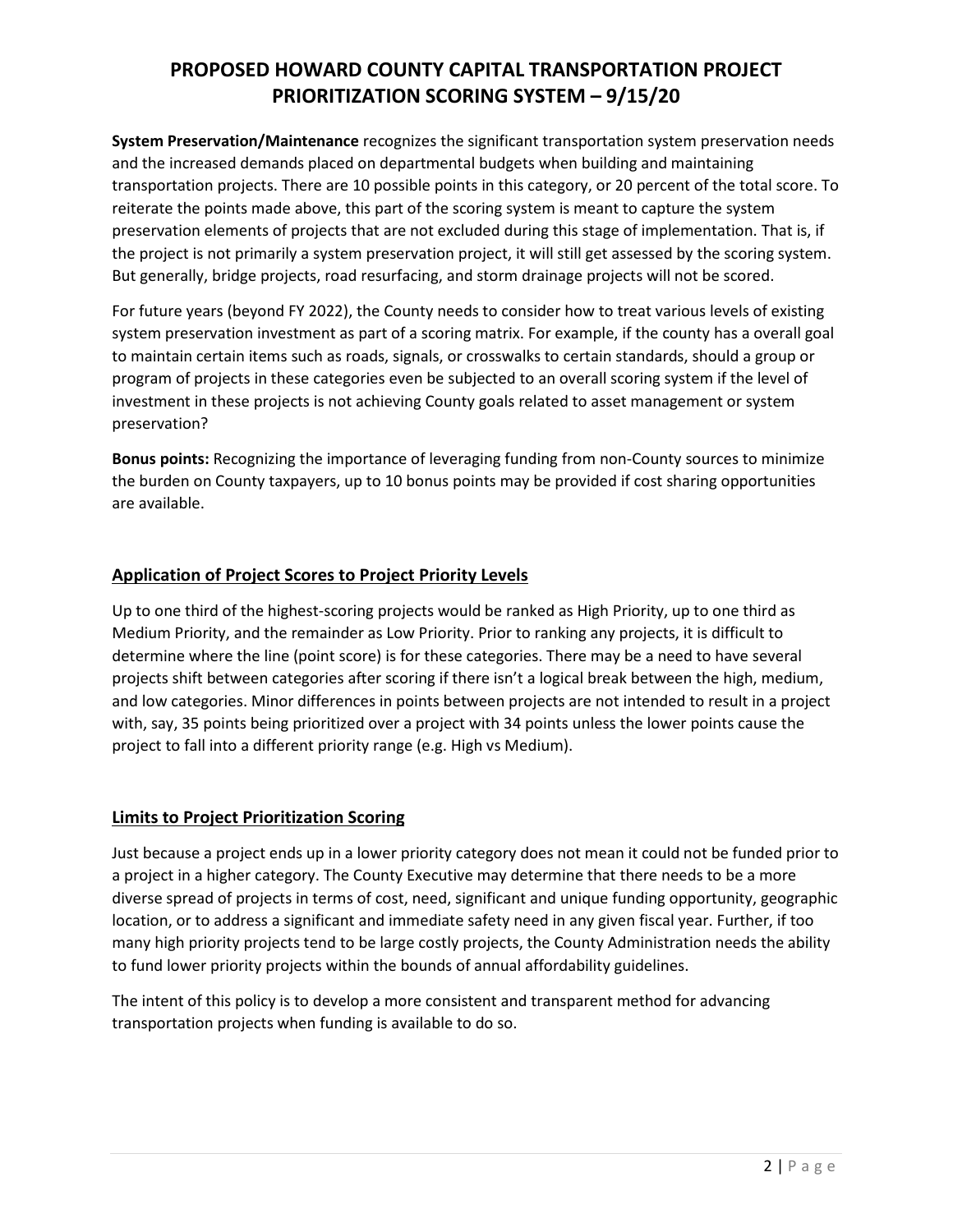## **Project Scoring System (50 possible points)**

#### **MULTIMODAL ACCESS AND SAFETY (20 possible)**

#### Pedestrian access

- Project provides pedestrian facilities (sidewalks, shared use pathways, crosswalks, etc.) in accordance with Walk Howard: 4 points
- Project provides pedestrian facilities (sidewalks, shared use pathways, crosswalks, etc.) in locations that were not specified in Walk Howard: 2 points
- Project does not provide pedestrian facilities: 0 points

#### Bicycle access

- Project provides bicycle facilities (shared use pathways, bike lanes, etc.) that result in Level of Traffic Stress (LTS) 1 or 2: 4 points
- Project provides bicycle facilities (bike lanes, etc.) that do not result in Level of Traffic Stress (LTS) 2 or better: 2 points
- Project does not provide bicycle facilities: 0 points

#### Transit access

- Project provides new or improved bus stops, enhancements to existing bus service, and/or improved access to bus stops: 4 points
- Project does not improve bus stops or access to bus stops: 0 points

#### Motor vehicle access

- Project addresses a documented traffic congestion concern based on the results of a traffic study: 4 points
- Project is expected to improve traffic congestion, but a traffic study has not been conducted: 2 points
- Project is not expected to address traffic congestion: 0 points

#### Access to community facilities

- Project provides pedestrian and/or bicycle facilities AND is within 1/4 mile of one or more of the following: schools, libraries, parks, community centers, village centers, social service centers, health care facilities, government centers, employment centers: 4 points
- Project provides pedestrian and/or bicycle facilities AND is within 1/2 mile of one or more of the following: schools, libraries, parks, community centers, village centers, social service centers, health care facilities, government centers, employment centers: 2 points
- Project does not provide pedestrian and/or bicycle facilities within 1/2 mile of the community facilities listed above: 0 points